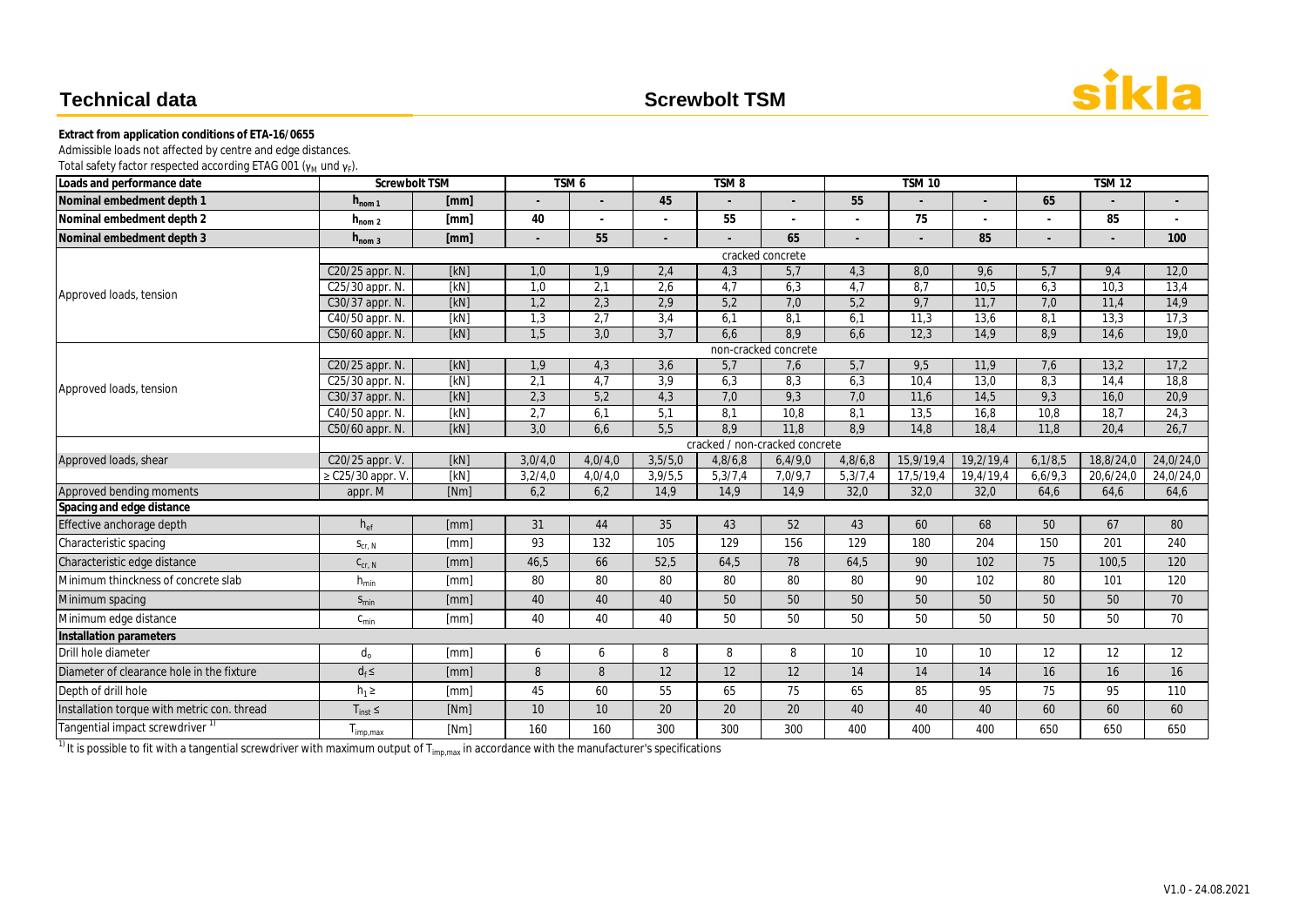# **Technical data Screwbolt TSM**

| Approved loads with exposure to fire |                  |                            |                                                                         |                            |                            |                              |  |  |
|--------------------------------------|------------------|----------------------------|-------------------------------------------------------------------------|----------------------------|----------------------------|------------------------------|--|--|
|                                      |                  |                            | Maximum tension load in fire tests for the fire resistance classes [kN] |                            |                            |                              |  |  |
|                                      | <b>Documents</b> | Type                       | R 30<br>$(30 \text{ min})$                                              | R 60<br>$(60 \text{ min})$ | R 90<br>$(90 \text{ min})$ | R 120<br>$(120 \text{ min})$ |  |  |
|                                      | ETA 16/0655      | TSM 6 $h_{\text{nom}}$ 40  | 0,50                                                                    | 0,50                       | 0,50                       | 0,40                         |  |  |
|                                      |                  | TSM 6 $h_{\text{nom}}$ 55  | 0,90                                                                    | 0,80                       | 0,60                       | 0,40                         |  |  |
|                                      |                  | TSM 8 $h_{\text{nom}}$ 45  | 1,25                                                                    | 1,25                       | 1,10                       | 0,70                         |  |  |
|                                      |                  | TSM 8 $h_{nom}$ 55         | 2,25                                                                    | 1,70                       | 1,10                       | 0,70                         |  |  |
|                                      |                  | TSM 8 $h_{nom}$ 65         | 2,40                                                                    | 1,70                       | 1,10                       | 0,70                         |  |  |
| Screwbolt TSM<br>galvanized steel    |                  | TSM 10 $h_{nom}$ 55        | 2,25                                                                    | 2,25                       | 2,25                       | 1,70                         |  |  |
|                                      |                  | TSM 10 $h_{\text{nom}}$ 75 | 4,18                                                                    | 3,30                       | 2,30                       | 1,70                         |  |  |
|                                      |                  | TSM 10 $h_{nom}$ 85        | 4,40                                                                    | 3,30                       | 2,30                       | 1,70                         |  |  |
|                                      |                  | TSM 12 $h_{\text{nom}}$ 65 | 3,00                                                                    | 3,00                       | 3,00                       | 2,40                         |  |  |
|                                      |                  | TSM 12 $h_{\text{nom}}$ 85 | 4,94                                                                    | 4,94                       | 4,20                       | 3,40                         |  |  |
|                                      |                  | TSM 12 $h_{nom}$ 100       | 6,44                                                                    | 5,80                       | 4,20                       | 3,40                         |  |  |









V1.0 - 24.08.2021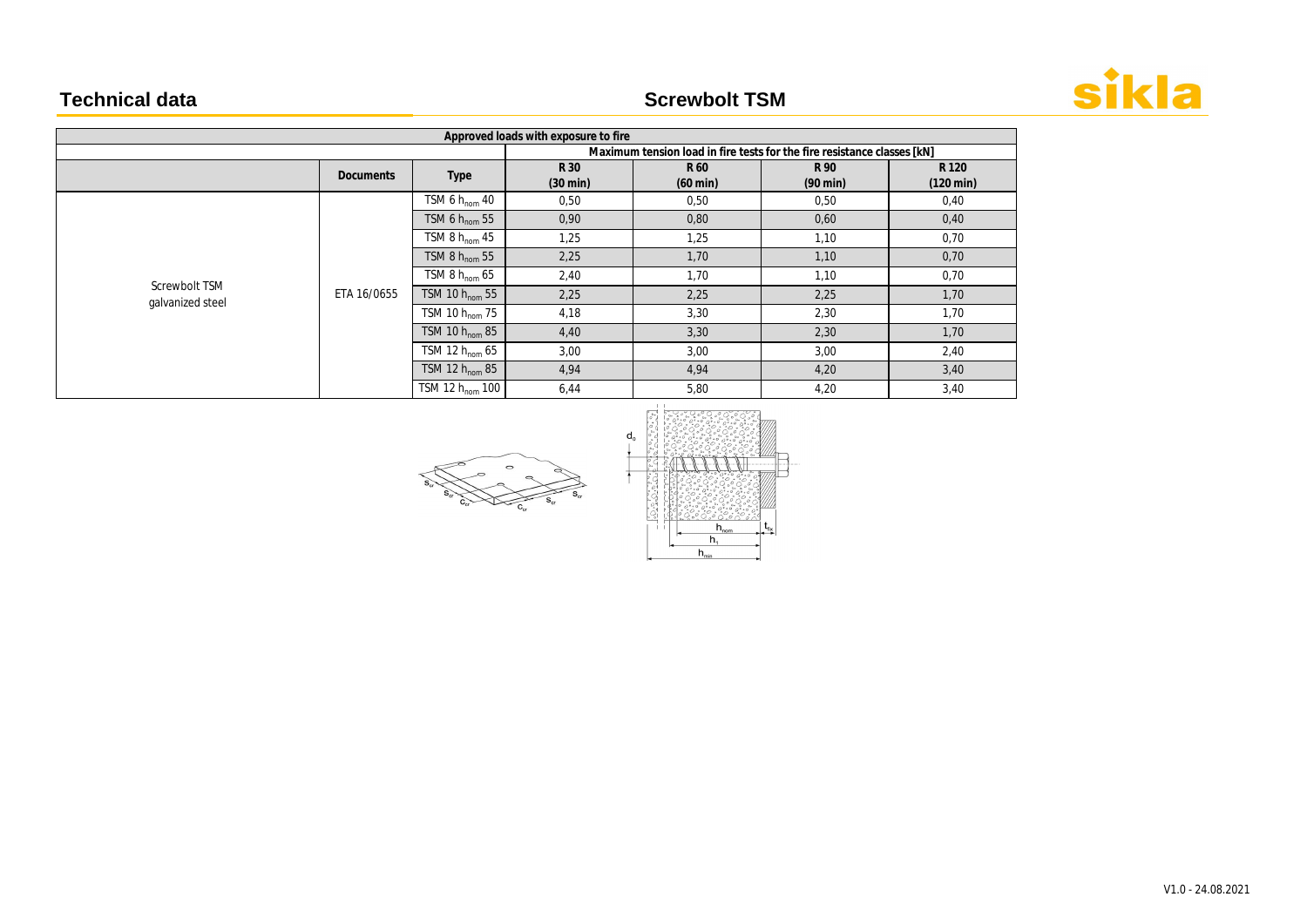For multiple mounting solutions of non-load-bearings systems acc. ETAG001, part 6. Safety factor acc. ETAG 001 is included (γ<sub>M</sub> und γ<sub>F</sub>). The perm. loads per fixing point for the respective countries are regulated in ETAG 001, part 6.

| The perm. Todds per fixing point for the respective countries are regulated in ETAG OUT, part 6.<br>Loads and performance data | Screwbolt TSM                     |                      | TSM <sub>6</sub> |                |  |  |  |  |
|--------------------------------------------------------------------------------------------------------------------------------|-----------------------------------|----------------------|------------------|----------------|--|--|--|--|
| Nominal embedment depth 1                                                                                                      | $h_{nom 1}$                       | [mm]                 | 35               | ÷              |  |  |  |  |
| Nominal embedment depth 2                                                                                                      | $h_{nom 2}$                       | [mm]                 | $\overline{a}$   | $\overline{a}$ |  |  |  |  |
| Nominal embedment depth 3                                                                                                      | $h_{\text{nom }3}$                | [mm]                 |                  | 55             |  |  |  |  |
|                                                                                                                                | cracked concrete                  |                      |                  |                |  |  |  |  |
|                                                                                                                                | C20/25 appr. N.                   | [kN]                 | 1,4              | 3,6            |  |  |  |  |
| Approved loads, tension                                                                                                        | C25/30 appr. N.                   | [kN]                 | 1,6              | 4,0            |  |  |  |  |
|                                                                                                                                | C30/37 appr. N.                   | [kN]                 | 1,7              | 4,4            |  |  |  |  |
|                                                                                                                                | C40/50 appr. N.                   | [kN]                 | 2,0              | 5,1            |  |  |  |  |
|                                                                                                                                | C50/60 appr. N.                   | [kN]                 | 2,3              | 5,6            |  |  |  |  |
|                                                                                                                                |                                   | non-cracked concrete |                  |                |  |  |  |  |
|                                                                                                                                | C20/25 appr. N.                   | [kN]                 | 1,4              | 3,6            |  |  |  |  |
| Approved loads, tension                                                                                                        | C25/30 appr. N.                   | [kN]                 | 1,6              | 4,0            |  |  |  |  |
|                                                                                                                                | C30/37 appr. N.                   | [kN]                 | 1,7              | 4,4            |  |  |  |  |
|                                                                                                                                | C40/50 appr. N.                   | [kN]                 | 2,0              | 5,4            |  |  |  |  |
|                                                                                                                                | C50/60 appr. N.                   | [kN]                 | $\overline{2,3}$ | 5,6            |  |  |  |  |
|                                                                                                                                | cracked / non-concracked concrete |                      |                  |                |  |  |  |  |
| Approved loads, shear                                                                                                          | C20/25 appr. V.                   | [kN]                 | 2,3/3,3          | 4,0/4,0        |  |  |  |  |
|                                                                                                                                | ≥ C25/30 appr. V.                 | [kN]                 | 2,6/3,7          | 4,0/4,0        |  |  |  |  |
| Approved bending moments                                                                                                       | appr. M                           | [Nm]                 | 6,2              | 6,2            |  |  |  |  |
| Spacing and edge distance                                                                                                      |                                   |                      |                  |                |  |  |  |  |
| Effective anchorage depth                                                                                                      | $h_{ef}$                          | [mm]                 | 27               | 44             |  |  |  |  |
| Characteristic spacing                                                                                                         | $S_{\text{Cr, N}}$                | [mm]                 | 81               | 132            |  |  |  |  |
| Characteristic edge distance                                                                                                   | $C_{cr, N}$                       | [mm]                 | 40,5             | 66             |  |  |  |  |
| Minimum thinckness of concrete slab                                                                                            | $h_{min}$                         | [mm]                 | 80               | 100            |  |  |  |  |
| Minimum spacing                                                                                                                | $S_{min}$                         | [mm]                 | 35               | 40             |  |  |  |  |
| Minimum edge distance                                                                                                          | $c_{\text{min}}$                  | [mm]                 | 35               | 40             |  |  |  |  |
| Installation parameters                                                                                                        |                                   |                      |                  |                |  |  |  |  |
| Drill hole diameter                                                                                                            | $d_0$                             | [mm]                 | 6                | 6              |  |  |  |  |
| Diameter of clearance hole in the fixture                                                                                      | $d_f \leq$                        | [mm]                 | 8                | 8              |  |  |  |  |
| Depth of drill hole                                                                                                            | $h_1 \geq$                        | [mm]                 | 40               | 60             |  |  |  |  |
| Installation torque with metric con. thread                                                                                    | $T_{inst} \leq$                   | [Nm]                 | 10               | 10             |  |  |  |  |
| Tangential impact screwdriver <sup>1)</sup>                                                                                    | $T_{imp,max}$                     | [Nm]                 | 160              | 160            |  |  |  |  |

 $\frac{1}{1}$  It is possible to fit with a tangential screwdriver with maximum output of Timp, max in accordance with the manufacturer's specifications



### **Technical data Screwbolt TSM**

**Extract from application conditions of ETA-16/0656**

V1.0 - 24.08.2021